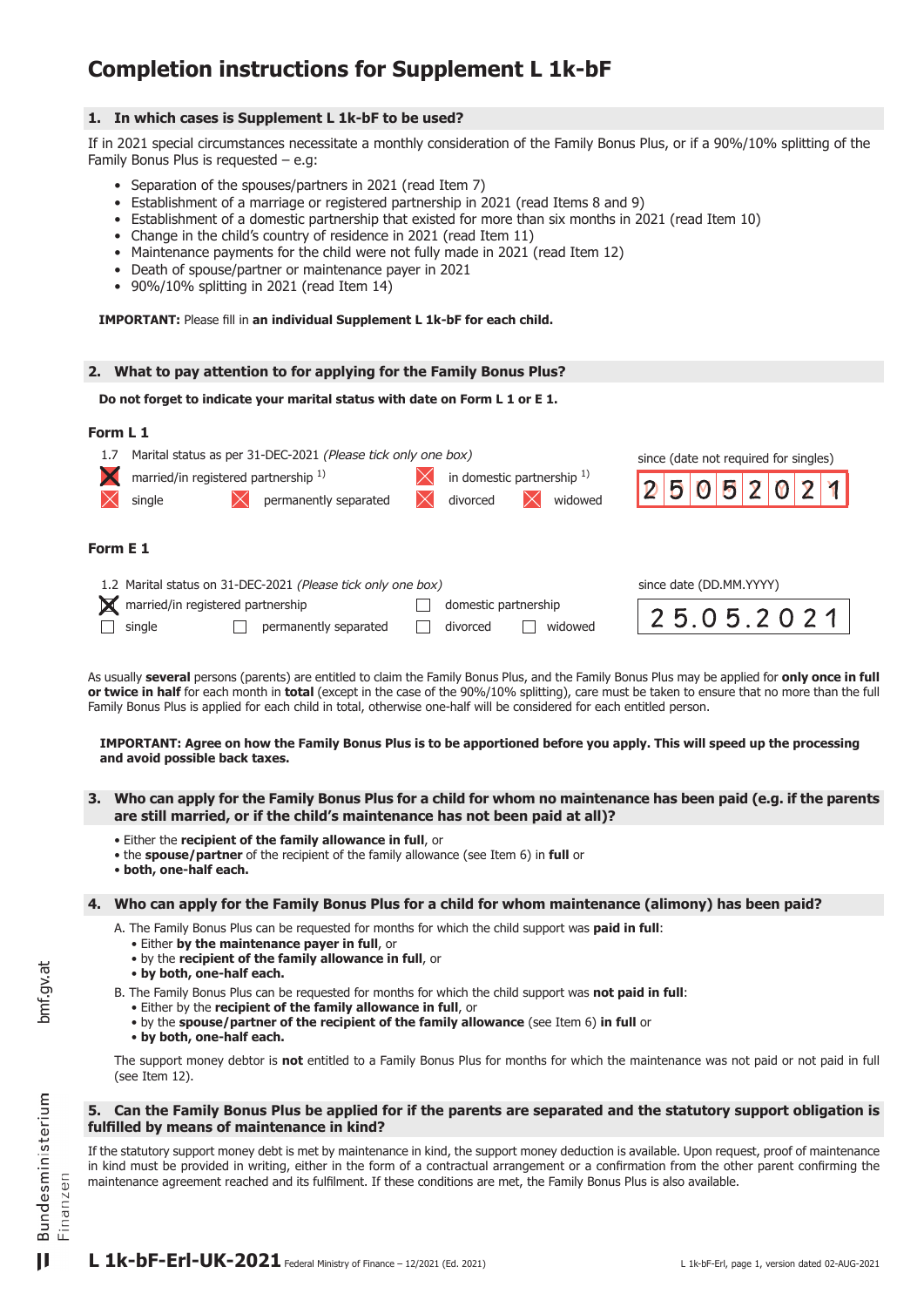# **6. Who is considered a spouse/partner for the Family Bonus Plus?**

The spouse/partner is the person with or to whom the person entitled to family allowances

- is **married**,
- has established a **registered partnership**, or
- lives in a **domestic partnership for more than six months in a calendar year** (the period of six months in a calendar year does not apply if the partner not receiving family allowance is entitled to the support money deduction for this child in the remaining months of the calendar year in which the life partnership does not exist).

# **7. Who can apply for the Family Bonus Plus in case of a separation in 2021?**

|                                                                                           | For the months <b>before</b> separation<br>(including the month of separation) | For the months <b>following</b> separation                                                                                |
|-------------------------------------------------------------------------------------------|--------------------------------------------------------------------------------|---------------------------------------------------------------------------------------------------------------------------|
| Recipient of family allowance                                                             | one-half or in full                                                            | • one-half or in full for months with maintenance payment<br>. one-half or in full for months without maintenance payment |
| <b>Spouse/Partner</b><br>(until separation)                                               | one-half or in full                                                            |                                                                                                                           |
| <b>Maintenance payer</b><br>(former partner who provides<br>maintenance after separation) |                                                                                | one-half or in full for months with maintenance payment                                                                   |
| Possible new spouse/partner<br>after separation 1)                                        |                                                                                | one-half or in full for months <b>without</b> maintenance payment                                                         |

*1) In the case of a domestic partnership only if the new partnership has existed for more than six months in that calendar year.*

## *Example:*

*Andrea and Werner live in Austria with their mutual child and get divorced on 12-MAY-2021. Andrea receives family allowance for their child all year round.*

*From June 2021, Werner pays the prescribed maintenance of € 400 per month for the rest of the year. Andrea and Werner can split the Family Bonus Plus 2021 as follows:*

| 2021<br>June to December<br>January to May |                                 |                                            |
|--------------------------------------------|---------------------------------|--------------------------------------------|
| Andrea                                     | one-half or in full             | l one-half or in full                      |
| Werner                                     | one-half or in full (as spouse) | one-half or in full (as maintenance payer) |

*Andrea and Werner decide that Werner apply for the full Family Bonus Plus for January to May, and for June to December both apply for one-half each.*

*Andrea has to fill in the form as follows:*

| 2021         |                                               | My relationship with the child                                            |                                                                               | I apply for the<br><b>Family Bonus Plus</b> |          | <b>Country of</b><br>residence of           |
|--------------|-----------------------------------------------|---------------------------------------------------------------------------|-------------------------------------------------------------------------------|---------------------------------------------|----------|---------------------------------------------|
| <b>Month</b> | I am the recipient of<br>the family allowance | I am the spouse/partner<br>of the parent entitled to<br>family allowances | I am a maintenance payer<br>and am entitled to the<br>support money deduction | one-half                                    | in full  | the child<br>to be filled in<br>in any case |
| January      |                                               |                                                                           |                                                                               |                                             |          |                                             |
| February     |                                               |                                                                           |                                                                               |                                             | $\times$ |                                             |
| March        |                                               |                                                                           |                                                                               |                                             | $\times$ |                                             |
| April        |                                               |                                                                           |                                                                               |                                             |          |                                             |
| May          |                                               |                                                                           |                                                                               |                                             |          |                                             |
| June         | X                                             |                                                                           |                                                                               | X                                           |          | A                                           |
| July         | $\bm{\mathsf{X}}$                             |                                                                           |                                                                               | X                                           | $\times$ | A                                           |
| August       | X                                             |                                                                           |                                                                               | X                                           |          | A                                           |
| September    | $\bm{\mathsf{X}}$                             |                                                                           |                                                                               | $\bm{\mathsf{X}}$                           | $\times$ | A                                           |
| October      | X                                             |                                                                           |                                                                               | X                                           | $\times$ | A                                           |
| November     | $\bm{\mathsf{X}}$                             |                                                                           |                                                                               | X                                           |          | Α                                           |
| December     | X                                             |                                                                           |                                                                               | X                                           |          | Α                                           |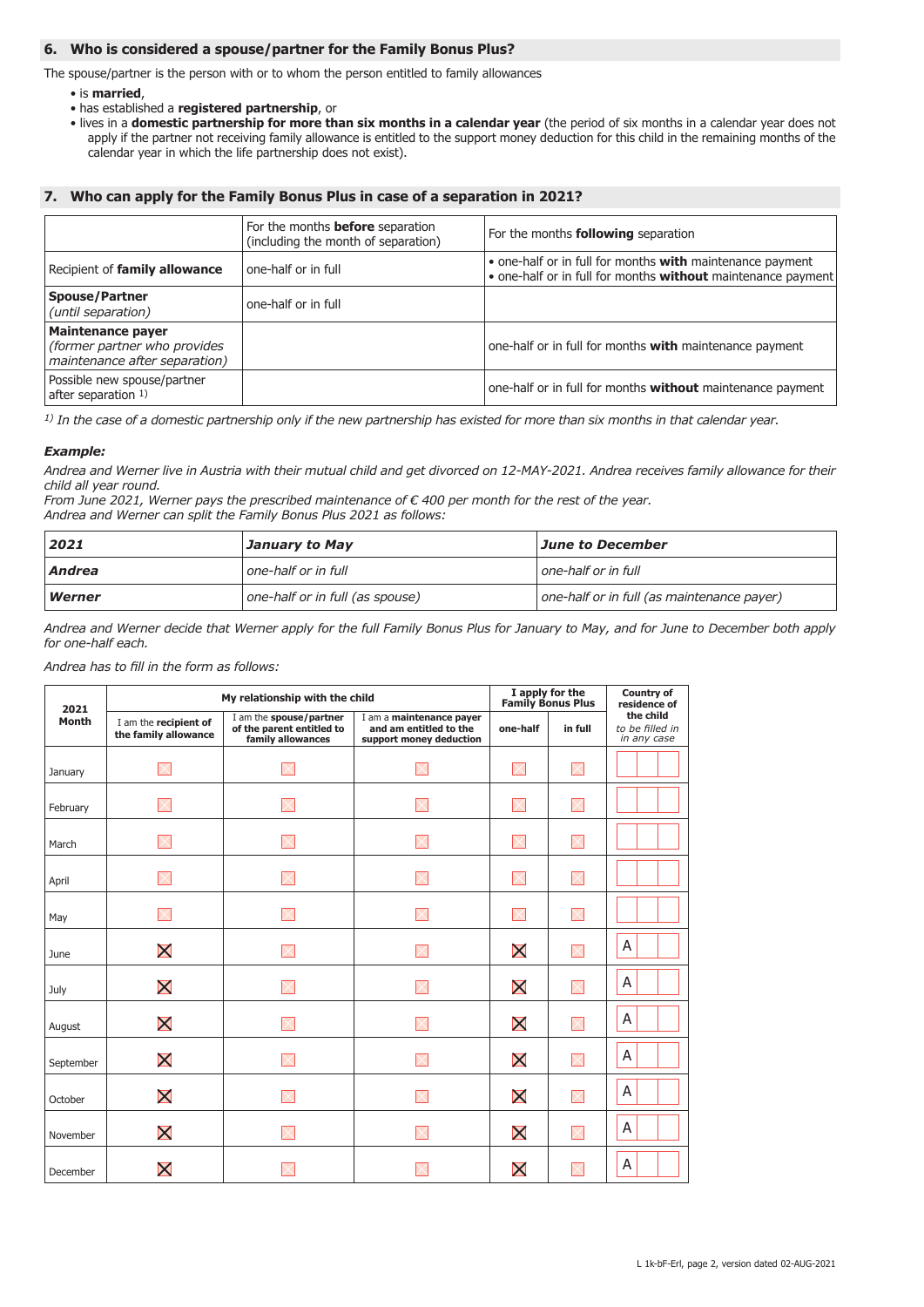| 2021         |                                               | My relationship with the child                                            |                                                                               | I apply for the<br><b>Family Bonus Plus</b> |             | <b>Country of</b><br>residence of           |  |
|--------------|-----------------------------------------------|---------------------------------------------------------------------------|-------------------------------------------------------------------------------|---------------------------------------------|-------------|---------------------------------------------|--|
| <b>Month</b> | I am the recipient of<br>the family allowance | I am the spouse/partner<br>of the parent entitled to<br>family allowances | I am a maintenance payer<br>and am entitled to the<br>support money deduction | one-half                                    | in full     | the child<br>to be filled in<br>in any case |  |
| January      |                                               | X                                                                         |                                                                               | IX                                          | X           | A                                           |  |
| February     |                                               | $\bm{\mathsf{X}}$                                                         |                                                                               |                                             | X           | A                                           |  |
| March        |                                               | X                                                                         |                                                                               |                                             | X           | A                                           |  |
| April        |                                               | $\bm{\mathsf{X}}$                                                         |                                                                               | $\mathord{\ltimes}$                         | X           | A                                           |  |
| May          |                                               | X                                                                         |                                                                               | IX                                          | X           | A                                           |  |
| June         |                                               |                                                                           | $\bm{\mathsf{X}}$                                                             | X                                           | $\times$    | A                                           |  |
| July         |                                               |                                                                           | $\bm{\mathsf{X}}$                                                             | X                                           | $\times$    | A                                           |  |
| August       |                                               |                                                                           | X                                                                             | X                                           | $\times$    | A                                           |  |
| September    |                                               |                                                                           | X                                                                             | X                                           | $\boxtimes$ | A                                           |  |
| October      |                                               |                                                                           | X                                                                             | X                                           | $\boxtimes$ | A                                           |  |
| November     |                                               |                                                                           | X                                                                             | $\bm{\mathsf{X}}$                           | $\boxtimes$ | A                                           |  |
| December     |                                               |                                                                           | $\bm{\mathsf{X}}$                                                             | X                                           | $\times$    | A                                           |  |

*Note: Werner must additionally apply for the support money deduction on Form L 1k (Item 4.1) and state the following:*

| 4. Support money deduction and maintenance payments                                                                                                       |        |  |  |  |  |  |
|-----------------------------------------------------------------------------------------------------------------------------------------------------------|--------|--|--|--|--|--|
| 4.1 Support money deduction for a child not living in the household, for whom I provided the statutory maintenance (always fill in<br>both amount fields) |        |  |  |  |  |  |
| Total maintenance payments made in 2021:<br>Amount of the monthly support money debt:                                                                     |        |  |  |  |  |  |
| 280000                                                                                                                                                    | LINNNN |  |  |  |  |  |

# **8. What is the procedure if the parents of the child marry or establish a registered partnership in 2021?**

If the parents **live in a domestic partnership throughout 2021**, Form L 1k-bF is not to be filled in (but Form L 1k is). In all other cases the Family Bonus Plus can be applied for as follows:

|                                                                                                   | For the months <b>before</b> the marriage or the establishment<br>of a registered partnership               | For the months <b>following</b> the marriage or<br>establishment of a registered partnership<br>(including the month of marriage or establishment)<br>of a registered partnership) |
|---------------------------------------------------------------------------------------------------|-------------------------------------------------------------------------------------------------------------|------------------------------------------------------------------------------------------------------------------------------------------------------------------------------------|
| Recipient of family allowance                                                                     | • one-half or in full for months with maintenance payment<br>• whole for months without maintenance payment | one-half or in full                                                                                                                                                                |
| <b>Spouse</b> (starting from the<br>marriage or establishment of a<br>registered partnership)     |                                                                                                             | one-half or in full                                                                                                                                                                |
| <b>Maintenance payer</b> (before the<br>marriage or establishment of a<br>registered partnership) | one-half or in full for months <b>with</b> full maintenance<br>payment                                      |                                                                                                                                                                                    |

#### *Example:*

*Irene and Thomas live in Austria and get married on 25-MAY-2021. Prior to the marriage they live in separate apartments. Irene receives family allowance all year round for the mutual child, for which Thomas paid the full maintenance totalling € 400 per month until the marriage.* 

*Irene and Thomas can split the Family Bonus Plus 2021 as follows:*

| 2021         | January to April                           | <b>May to December</b>          |
|--------------|--------------------------------------------|---------------------------------|
| <i>Irene</i> | l one-half or in full                      | one-half or in full             |
| Thomas       | one-half or in full (as maintenance payer) | one-half or in full (as spouse) |

*Irene and Thomas decide that the Family Bonus Plus for January to April be requested one half each by either, and Thomas apply for the full Family Bonus Plus for May to December.*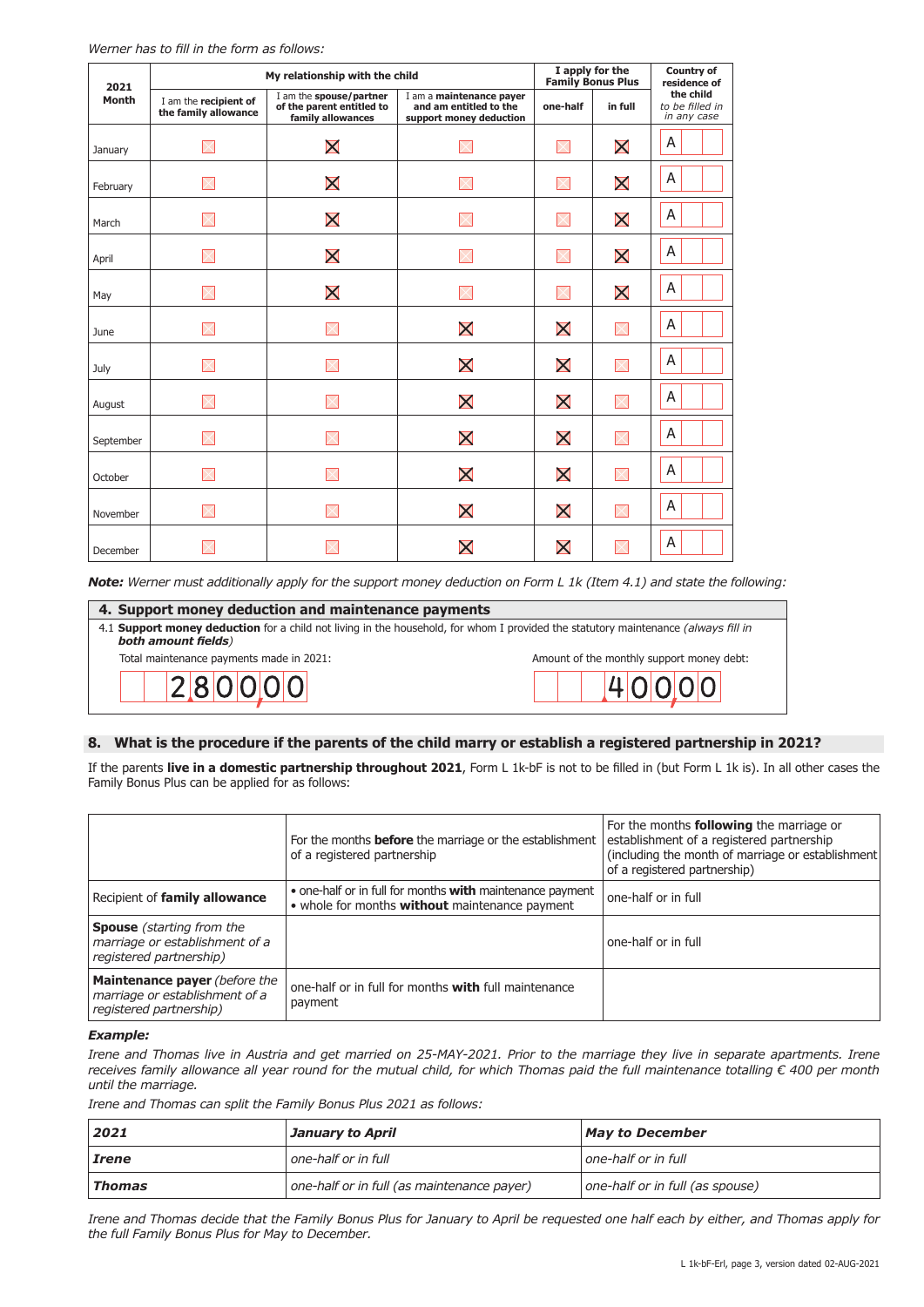| 2021         |                                               | My relationship with the child                                            |                                                                               |                   | I apply for the<br><b>Family Bonus Plus</b> | <b>Country of</b><br>residence of           |
|--------------|-----------------------------------------------|---------------------------------------------------------------------------|-------------------------------------------------------------------------------|-------------------|---------------------------------------------|---------------------------------------------|
| <b>Month</b> | I am the recipient of<br>the family allowance | I am the spouse/partner<br>of the parent entitled to<br>family allowances | I am a maintenance payer<br>and am entitled to the<br>support money deduction | one-half          | in full                                     | the child<br>to be filled in<br>in any case |
| January      | $\bm{\mathsf{X}}$                             |                                                                           |                                                                               | X                 | X                                           | A                                           |
| February     | $\bm{\mathsf{X}}$                             |                                                                           |                                                                               | X                 |                                             | A                                           |
| March        | X                                             |                                                                           |                                                                               | $\bm{\mathsf{X}}$ | $\times$                                    | A                                           |
| April        | $\bm{\mathsf{X}}$                             |                                                                           |                                                                               | X                 |                                             | A                                           |
| May          |                                               |                                                                           |                                                                               |                   |                                             |                                             |
| June         |                                               |                                                                           |                                                                               |                   |                                             |                                             |
| July         |                                               |                                                                           |                                                                               |                   |                                             |                                             |
| August       |                                               |                                                                           |                                                                               |                   | $\times$                                    |                                             |
| September    |                                               |                                                                           |                                                                               |                   |                                             |                                             |
| October      |                                               |                                                                           |                                                                               |                   |                                             |                                             |
| November     |                                               |                                                                           |                                                                               |                   |                                             |                                             |
| December     |                                               |                                                                           |                                                                               |                   |                                             |                                             |

## *Thomas has to fill in the form as follows:*

| 2021      |                                               | My relationship with the child                                            |                                                                               |                   | I apply for the<br><b>Family Bonus Plus</b> | <b>Country of</b><br>residence of           |  |
|-----------|-----------------------------------------------|---------------------------------------------------------------------------|-------------------------------------------------------------------------------|-------------------|---------------------------------------------|---------------------------------------------|--|
| Month     | I am the recipient of<br>the family allowance | I am the spouse/partner<br>of the parent entitled to<br>family allowances | I am a maintenance payer<br>and am entitled to the<br>support money deduction | one-half          | in full                                     | the child<br>to be filled in<br>in any case |  |
| January   |                                               |                                                                           | X                                                                             | $\bm{\mathsf{X}}$ | $\boxtimes$                                 | A                                           |  |
| February  |                                               |                                                                           | X                                                                             | X                 | $\boxtimes$                                 | A                                           |  |
| March     |                                               |                                                                           | X                                                                             | $\bm{\mathsf{X}}$ | $\times$                                    | A                                           |  |
| April     |                                               |                                                                           | $\bm{\mathsf{X}}$                                                             | $\bm{\mathsf{X}}$ | $\times$                                    | A                                           |  |
| May       |                                               | $\bm{\mathsf{X}}$                                                         |                                                                               | $\times$          | X                                           | A                                           |  |
| June      |                                               | $\bm{\mathsf{X}}$                                                         |                                                                               | $\times$          | $\bm{\mathsf{X}}$                           | A                                           |  |
| July      | $\times$                                      | X                                                                         | $\times$                                                                      | $\times$          | X                                           | A                                           |  |
| August    |                                               | X                                                                         |                                                                               |                   | X                                           | A                                           |  |
| September |                                               | $\bm{\mathsf{X}}$                                                         |                                                                               | $\times$          | X                                           | A                                           |  |
| October   |                                               | X                                                                         |                                                                               | $\times$          | X                                           | A                                           |  |
| November  |                                               | X                                                                         | X                                                                             | X                 | X                                           | A                                           |  |
| December  |                                               | $\bm{\mathsf{X}}$                                                         |                                                                               |                   | $\bm{\mathsf{X}}$                           | A                                           |  |

*Note: Thomas must additionally apply for the support money deduction on Form L 1k (Item 4.1) and state the following:*

**4. Support money deduction and maintenance payments** 4.1 **Support money deduction** for a child not living in the household, for whom I provided the statutory maintenance *(always fill in both amount fields)*Total maintenance payments made in 2021: Amount of the monthly support money debt:  $40000$  $1|6|0|0|0|$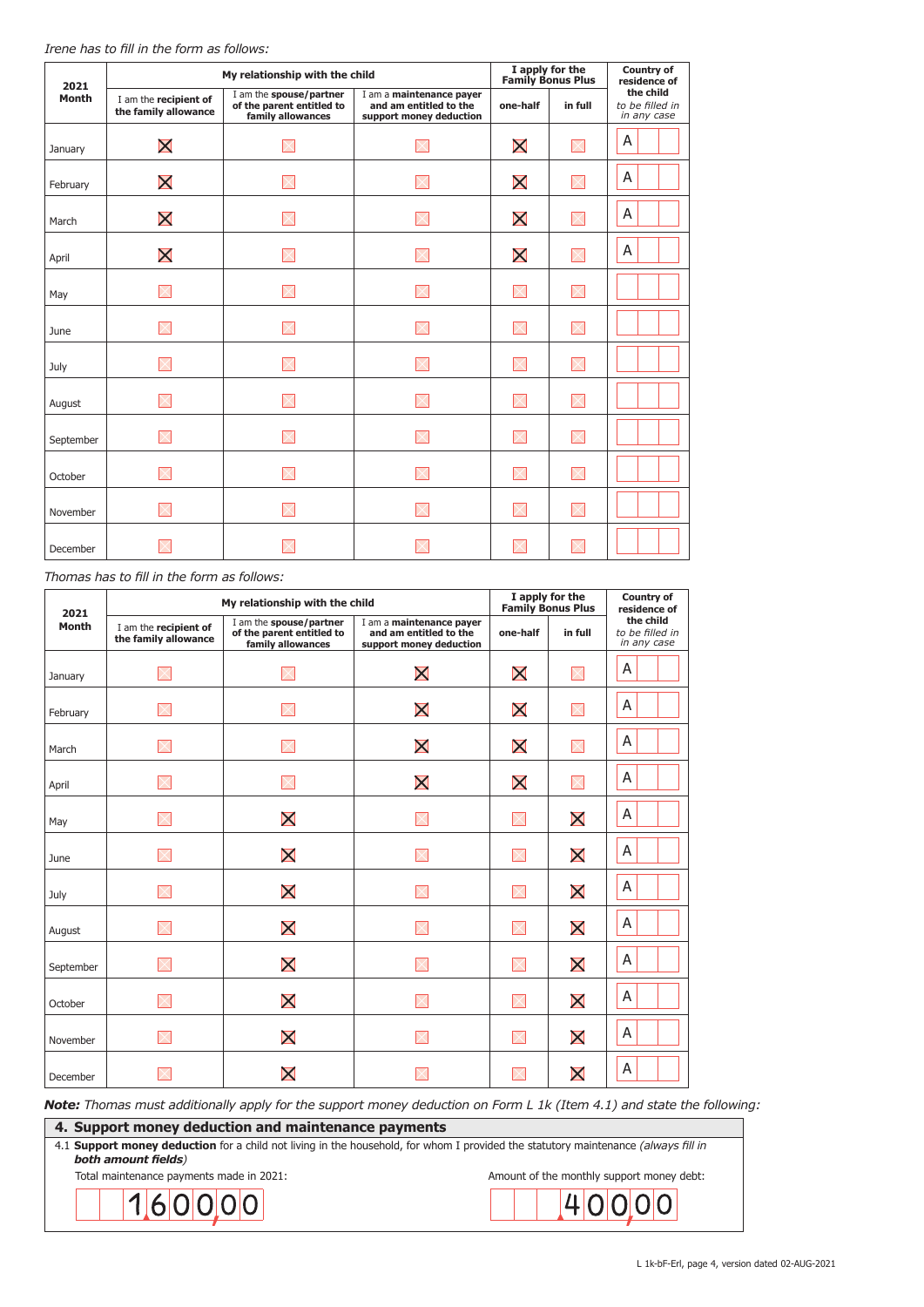#### **9. Will there be consequences if either of the child's parents marries a new partner in 2021?**

If the parent **obligated to pay maintenance** marries a new partner or establishes a registered partnership, this does not affect the Family Bonus Plus.

If the parent **receiving family allowance** marries a new partner or establishes a registered partnership,

- this has no effect on the Family Bonus Plus if the parent who obligated to pay maintenance honours the support money debt in full.
- the new spouse/partner can apply for one-half or the full amount of the Family Bonus Plus as the spouse/partner of the parent entitled to family allowance for months in which the maintenance payments are not met.

#### **10. What is the procedure upon establishment of a domestic partnership in 2021?**

If the **domestic partnership** existed for **more than six months in 2021**, the partner of the parent receiving the family allowance can also apply for the Family Bonus Plus for a mutual child. If this condition is met, a splitting can be made **as for spouses under Item 8**.

#### **11. What is to be done if the child's country of residence changed in 2021?**

The Family Bonus Plus is available only for a child who lives in an EU Member State or in Switzerland, Liechtenstein, Norway or Iceland. The Family Bonus Plus is indexed based on the actual cost of living. The amounts are adjusted biannually and are laid down in an ordinance of the Federal Minister of Finance (Family Bonus Plus Tax Deductions EU Adaptation Ordinance). A change in the child's country of residence during the year affects the amount of the Family Bonus Plus. The child's country of residence must therefore be reported.

#### *Example:*

*Angelika and Paul have a sixteen-year-old daughter. Angelika and Paul both work in Austria; the family residence is in Hungary. Angelika receives family allowance all year round in Austria. On 02-MAY-2021 the family moves its residence to Austria.*

*For the months from January to April, the Family Bonus Plus is available to the amount of € 71.88 (indexed value for Hungary). For the months from May to December, the Family Bonus Plus is available to the amount of € 125 each (Austria).*

*Paul and Angelika decide that Paul apply for the whole Family Bonus Plus, and Angelika shall not apply for a Family Bonus Plus. Paul therefore reports Hungary (H) as the country of residence for the months from January to April and Austria (A) as the country of residence for the months May to December. The determination of the amount available (here: € 1,287.52) is automatically made by the tax office. Paul has to fill in the form as follows:*

| 2021         | My relationship with the child                |                                                                           | I apply for the<br><b>Family Bonus Plus</b>                                   | <b>Country of</b><br>residence of |                   |                                             |
|--------------|-----------------------------------------------|---------------------------------------------------------------------------|-------------------------------------------------------------------------------|-----------------------------------|-------------------|---------------------------------------------|
| <b>Month</b> | I am the recipient of<br>the family allowance | I am the spouse/partner<br>of the parent entitled to<br>family allowances | I am a maintenance payer<br>and am entitled to the<br>support money deduction | one-half                          | in full           | the child<br>to be filled in<br>in any case |
| January      |                                               | X                                                                         |                                                                               | IX                                | $\bm{\mathsf{X}}$ | H                                           |
| February     |                                               | X                                                                         |                                                                               |                                   | X                 | н                                           |
| March        |                                               | $\bm{\mathsf{X}}$                                                         |                                                                               | $\mathbb{K}$                      | X                 | Н                                           |
| April        |                                               | X                                                                         |                                                                               | IX                                | $\bm{\mathsf{X}}$ | Н                                           |
| May          |                                               | $\bm{\mathsf{X}}$                                                         |                                                                               |                                   | X                 | A                                           |
| June         |                                               | X                                                                         |                                                                               |                                   | $\bm{\mathsf{X}}$ | A                                           |
| July         |                                               | $\bm{\mathsf{X}}$                                                         |                                                                               |                                   | $\bm{\mathsf{X}}$ | A                                           |
| August       |                                               | $\bm{\mathsf{X}}$                                                         |                                                                               | $\mathbb{K}$                      | X                 | A                                           |
| September    |                                               | X                                                                         |                                                                               |                                   | $\bm{\mathsf{X}}$ | Α                                           |
| October      |                                               | $\bm{\mathsf{X}}$                                                         |                                                                               |                                   | X                 | A                                           |
| November     |                                               | X                                                                         |                                                                               | IX                                | $\bm{\mathsf{X}}$ | Α                                           |
| December     |                                               | $\bm{\mathsf{X}}$                                                         |                                                                               |                                   | $\bm{\mathsf{X}}$ | A                                           |

## **12. How to proceed if the child was not fully supported in 2021?**

The support money debtor is not entitled to a Family Bonus Plus for months for which no maintenance has been paid and therefore no support money deduction is due. Item 4 shows the possibilities for splitting this up.

If the maintenance has not been paid in full for the entire calendar year, proceed as follows:

- **Step 1**: Divide the total amount of maintenance payments made or received for the child in the year by the amount of the monthly support money debt for the child.
- **Step 2:** The result is to be rounded down to a whole number and gives the number of months for which there is an entitlement to support money deduction.<br>**Step 3:** Starting in January (or with
- Starting in January (or with the start of the support money debt in 2021), the Family Bonus Plus can be requested for the number of months calculated.

It does not matter when in 2021 the payments were made. For the Family Bonus Plus, the most recent pending support money debt of the year 2021 is thus redeemed.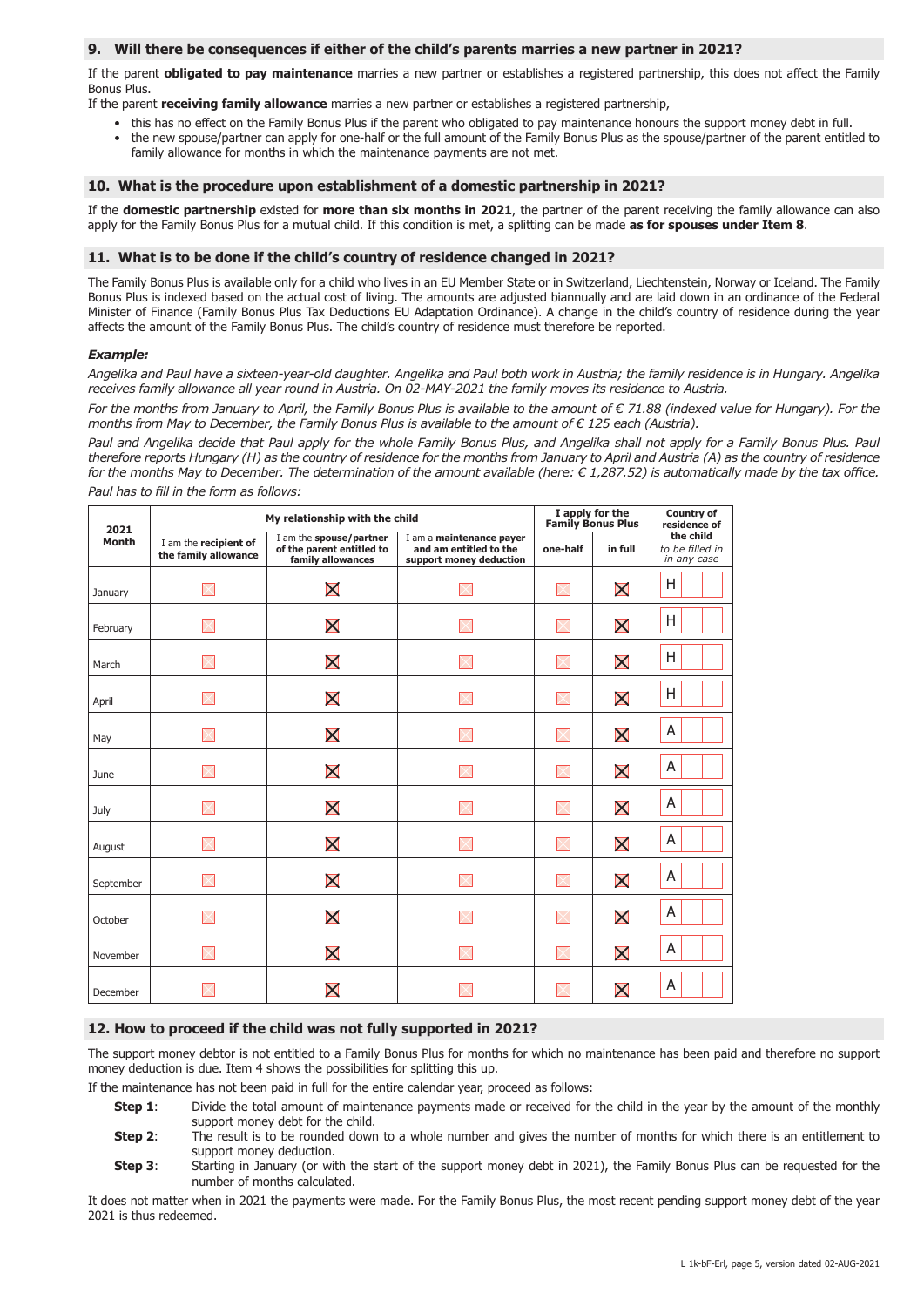## *Example A:*

*Susanne lives in Austria with her seven-year-old daughter and receives family allowances for her daughter throughout the year. She separated from Franz, the father of her child, right after the birth of her daughter. Franz has to pay maintenance totalling € 352 per month (standard requirement rate for 2021). However, his payments are very irregular, and in 2021 he paid only € 2,500 in total.*

- *• The amount of € 2,500 is to be divided by € 352, resulting in 7.102 (step 1).*
- *• Franz is therefore entitled to the support money deduction for 7 months (step 2).*
- *• Franz is entitled to the Family Bonus Plus only for the months from January to July 2021 (step 3).*

*Susanne and Franz can therefore each apply for one-half of the Family Bonus Plus for the months from January to July. For the months from August to December, Franz is not entitled to the Family Bonus Plus. Susanne can therefore apply for the full Family Bonus Plus for the months from August to December.*

*Susanne has to fill in the form as follows:*

| 2021         | My relationship with the child                |                                                                           |                                                                               |                   | I apply for the<br><b>Family Bonus Plus</b> | <b>Country of</b><br>residence of           |  |
|--------------|-----------------------------------------------|---------------------------------------------------------------------------|-------------------------------------------------------------------------------|-------------------|---------------------------------------------|---------------------------------------------|--|
| <b>Month</b> | I am the recipient of<br>the family allowance | I am the spouse/partner<br>of the parent entitled to<br>family allowances | I am a maintenance payer<br>and am entitled to the<br>support money deduction | one-half          | in full                                     | the child<br>to be filled in<br>in any case |  |
| January      | X                                             |                                                                           |                                                                               | $\bm{\mathsf{X}}$ | $\boxtimes$                                 | A                                           |  |
| February     | X                                             |                                                                           |                                                                               | X                 | $\boxtimes$                                 | A                                           |  |
| March        | X                                             |                                                                           |                                                                               | $\bm{\mathsf{X}}$ | $\boxtimes$                                 | A                                           |  |
| April        | X                                             |                                                                           |                                                                               | X                 | $\boxtimes$                                 | A                                           |  |
| May          | X                                             |                                                                           |                                                                               | X                 | M                                           | Α                                           |  |
| June         | X                                             |                                                                           |                                                                               | $\bm{\mathsf{X}}$ | M                                           | A                                           |  |
| July         | X                                             |                                                                           |                                                                               | X                 | $\boxtimes$                                 | A                                           |  |
| August       | X                                             |                                                                           |                                                                               | $\times$          | X                                           | A                                           |  |
| September    | X                                             |                                                                           |                                                                               | $\times$          | X                                           | Α                                           |  |
| October      | X                                             |                                                                           |                                                                               | $\times$          | X                                           | A                                           |  |
| November     | X                                             |                                                                           |                                                                               | $\times$          | X                                           | A                                           |  |
| December     | $\bm{\mathsf{X}}$                             |                                                                           |                                                                               |                   | $\bm{\mathsf{X}}$                           | Α                                           |  |

*Franz has to fill in the form as follows:*

| 2021         |                                               | My relationship with the child                                            |                                                                               | I apply for the<br><b>Family Bonus Plus</b> | <b>Country of</b><br>residence of |                                             |
|--------------|-----------------------------------------------|---------------------------------------------------------------------------|-------------------------------------------------------------------------------|---------------------------------------------|-----------------------------------|---------------------------------------------|
| <b>Month</b> | I am the recipient of<br>the family allowance | I am the spouse/partner<br>of the parent entitled to<br>family allowances | I am a maintenance payer<br>and am entitled to the<br>support money deduction | one-half                                    | in full                           | the child<br>to be filled in<br>in any case |
| January      |                                               |                                                                           | $\bm{\mathsf{X}}$                                                             | $\bm{\mathsf{X}}$                           | IX                                | A                                           |
| February     |                                               |                                                                           | X                                                                             | X                                           | $\boxtimes$                       | A                                           |
| March        |                                               |                                                                           | X                                                                             | X                                           | M                                 | A                                           |
| April        |                                               |                                                                           | X                                                                             | X                                           | $\mathbb{X}$                      | A                                           |
| May          |                                               |                                                                           | X                                                                             | X                                           | IX                                | A                                           |
| June         |                                               |                                                                           | X                                                                             | $\bm{\mathsf{X}}$                           | $\boxtimes$                       | A                                           |
| July         |                                               | $\times$                                                                  | X                                                                             | X                                           | IX                                | A                                           |
| August       |                                               |                                                                           |                                                                               |                                             | $\mathbb K$                       |                                             |
| September    |                                               |                                                                           |                                                                               |                                             | X                                 |                                             |
| October      |                                               |                                                                           |                                                                               |                                             | IX                                |                                             |
| November     |                                               |                                                                           |                                                                               |                                             | X                                 |                                             |
| December     |                                               |                                                                           |                                                                               |                                             |                                   |                                             |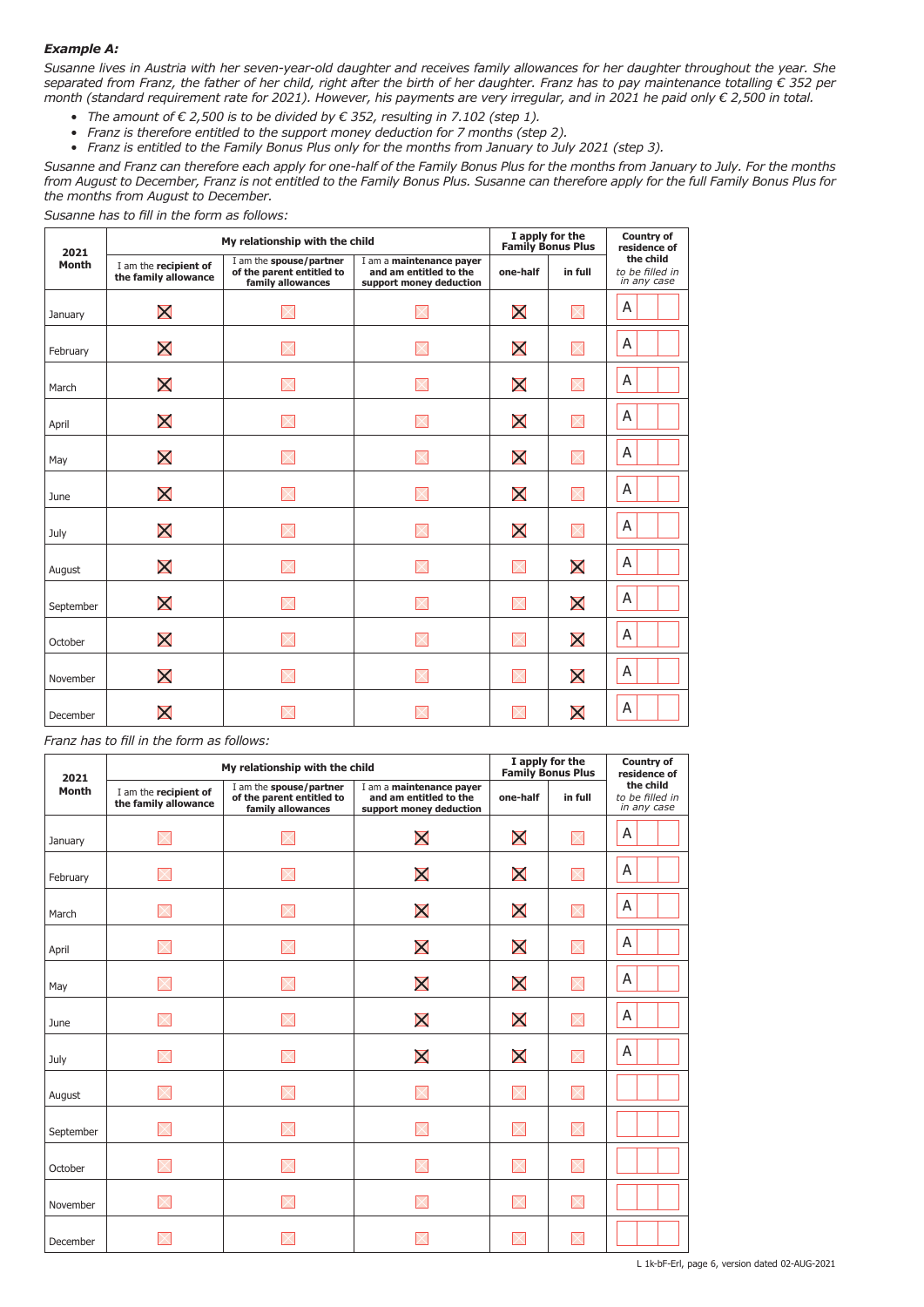# *Note: Franz must additionally apply for the support money deduction on Form L 1k (Item 4.1) and must state the following:*

| 4. Support money deduction and maintenance payments                                                                                                       |                                           |  |  |  |  |
|-----------------------------------------------------------------------------------------------------------------------------------------------------------|-------------------------------------------|--|--|--|--|
| 4.1 Support money deduction for a child not living in the household, for whom I provided the statutory maintenance (always fill in<br>both amount fields) |                                           |  |  |  |  |
| Total maintenance payments made in 2021:                                                                                                                  | Amount of the monthly support money debt: |  |  |  |  |
| 2 5 0 0 0                                                                                                                                                 | 3 5 2 0 0                                 |  |  |  |  |

## *Example B (variant to example A):*

*Information as in Example A. Susanne lives with her new partner Karl in a domestic partnership for the whole of 2021.*

*This does not change anything for the months January to July: Susanne and Franz can each apply for one-half of the Family Bonus Plus for the months from January to July.* 

*Franz is not entitled to the Family Bonus Plus for the months from August to December.* 

*For the months from August to December, the following options exist:*

*a) Susanne applies for the whole Family Bonus Plus (as in Example A)*

*b) Susanne and Karl each apply for one-half*

*c) Karl applies for the whole, Susanne does not apply for a Family Bonus Plus*

#### **13. How to proceed if the spouse/partner dies in 2021?**

The Family Bonus Plus can be applied for the deceased person only for the months up to the date of death.

#### *Example:*

*The couple Anna and Matthias have a mutual child, for whom Anna has received family allowance all year round. Matthias passes away on 27-SEP-2021.*

*The Family Bonus Plus can be applied for as follows:*

| 2021     | <b>January to September</b> | October to December |
|----------|-----------------------------|---------------------|
| Anna     | l one-half or in full       | In full             |
| Matthias | l one-half or in full       |                     |

*Anna decides that for January to September the Family Bonus Plus should be fully considered in her deceased husband's employee tax assessment 2021. For the months from October to December, she applies for the whole Family Bonus Plus.*

*Anna has to fill in the form as follows:*

| 2021         | My relationship with the child                | I apply for the<br><b>Family Bonus Plus</b>                               | <b>Country of</b><br>residence of                                             |          |                    |                                             |
|--------------|-----------------------------------------------|---------------------------------------------------------------------------|-------------------------------------------------------------------------------|----------|--------------------|---------------------------------------------|
| <b>Month</b> | I am the recipient of<br>the family allowance | I am the spouse/partner<br>of the parent entitled to<br>family allowances | I am a maintenance payer<br>and am entitled to the<br>support money deduction | one-half | in full            | the child<br>to be filled in<br>in any case |
| January      |                                               |                                                                           |                                                                               |          |                    |                                             |
| February     |                                               |                                                                           |                                                                               | ×        | $\times$           |                                             |
| March        |                                               |                                                                           |                                                                               | X        | $\times$           |                                             |
| April        |                                               |                                                                           |                                                                               |          |                    |                                             |
| May          |                                               |                                                                           |                                                                               |          | $\times$           |                                             |
| June         |                                               |                                                                           |                                                                               |          |                    |                                             |
| July         |                                               |                                                                           |                                                                               | $\times$ | $\mathord{\times}$ |                                             |
| August       |                                               |                                                                           |                                                                               |          |                    |                                             |
| September    |                                               |                                                                           |                                                                               |          | $\times$           |                                             |
| October      | X                                             |                                                                           |                                                                               |          | X                  | A                                           |
| November     | X                                             |                                                                           |                                                                               | $\times$ | $\bm{\mathsf{X}}$  | A                                           |
| December     | $\bm{\mathsf{X}}$                             |                                                                           |                                                                               |          | X                  | A                                           |